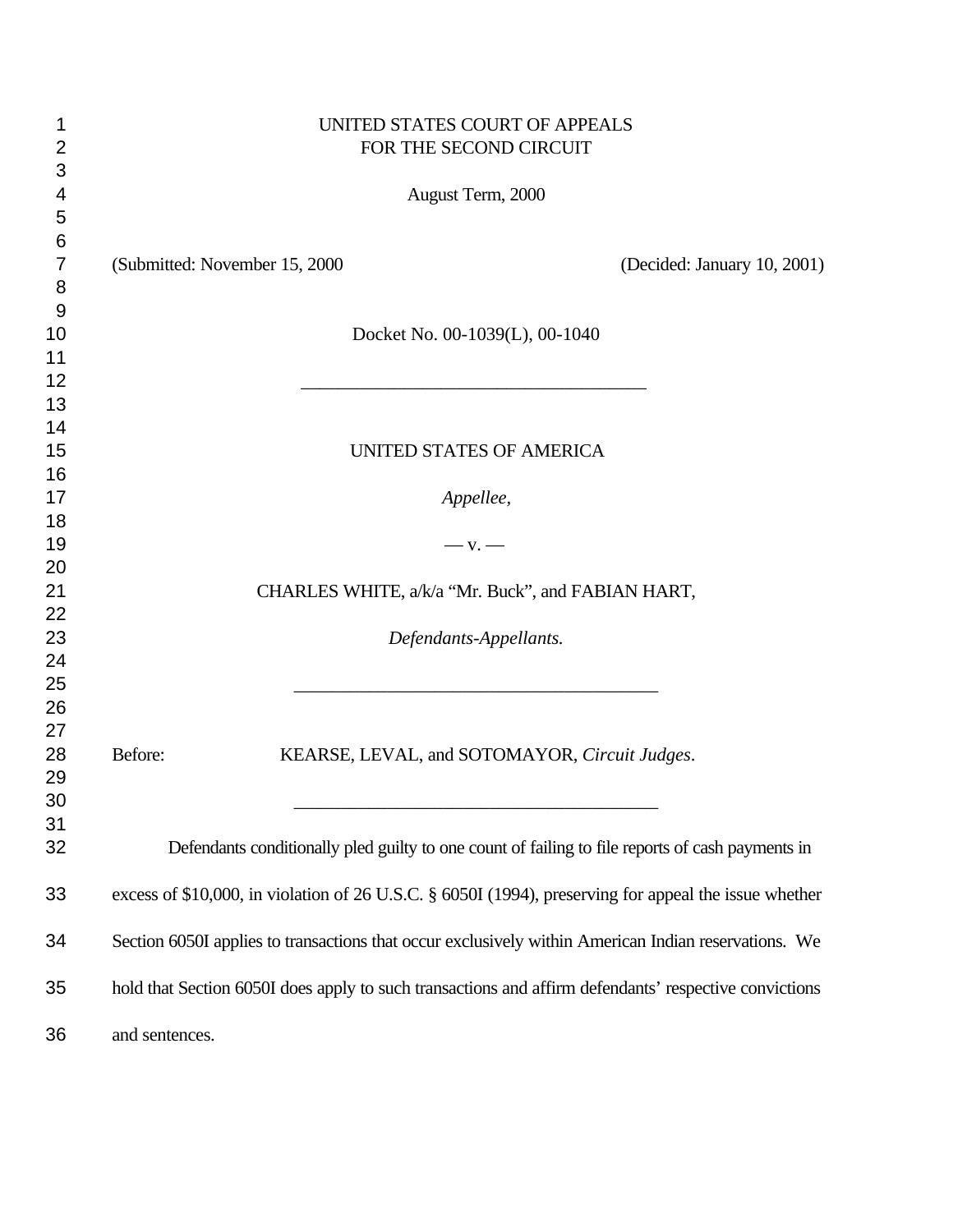| 1                       |                                                                                                                      |
|-------------------------|----------------------------------------------------------------------------------------------------------------------|
| $\overline{2}$          | BARBARA D. COTTRELL, Assistant United States Attorney, Albany, New                                                   |
| 3                       | York (Daniel J. French, United States Attorney for the Northern                                                      |
| $\overline{\mathbf{4}}$ | District of New York, Gregory A. West, Assistant United States                                                       |
| 5                       | Attorney, Syracuse, New York, on the brief), for Appellee.                                                           |
| $\,6$<br>$\overline{7}$ | STANLEY L. COHEN, New York, New York, for Defendants-Appellants.                                                     |
| 8                       |                                                                                                                      |
| 9                       |                                                                                                                      |
| 10                      |                                                                                                                      |
| 11                      | SOTOMAYOR, Circuit Judge:                                                                                            |
| 12                      |                                                                                                                      |
| 13                      | On October 29, 1998, defendants Charles White and Fabian Hart ("defendants") entered                                 |
| 14                      | conditional pleas of guilty to separate one-count Informations charging them with violating 31 U.S.C. §              |
| 15                      | 5313(a) (1994) by willfully failing to prepare and file IRS Form 8300 reports of currency transactions               |
| 16                      | in which they received more than \$10,000 in cash, as required by 26 U.S.C. $\S$ 6050I. <sup>1</sup> The conditional |
| 17                      | pleas reserved for review by this Court the issue whether defendants, as Mohawks conducting business                 |
| 18                      | within the St. Regis Mohawk Indian Reservation, a/k/a "Akwesasne" ("the Reservation"), were "as a                    |
| 19                      | matter of law, required to prepare and file the Form 8300 [reports] for cash transactions exceeding                  |
| 20                      | \$10,000." We hold that defendants were required to prepare and file such reports and affirm                         |
| 21                      | defendants' respective judgments of conviction and sentences.                                                        |
| 22                      |                                                                                                                      |
| 23                      |                                                                                                                      |

<sup>&</sup>lt;sup>1</sup> We note that in the course of correctly charging the offense of willful failure to file currency transaction reports on Internal Revenue Service Form 8300, as required by 26 U.S.C. § 6060I, the Informations added the incorrect assertion that this conduct violated 31 U.S.C. § 5313(a). The latter section covers the requirement on financial institutions to file reports on IRS Form 4789, not the requirement to file reports on Form 8300. As no prejudice or confusion resulted from this surplusage, and it is not raised on appeal, we mention the point only for clarification.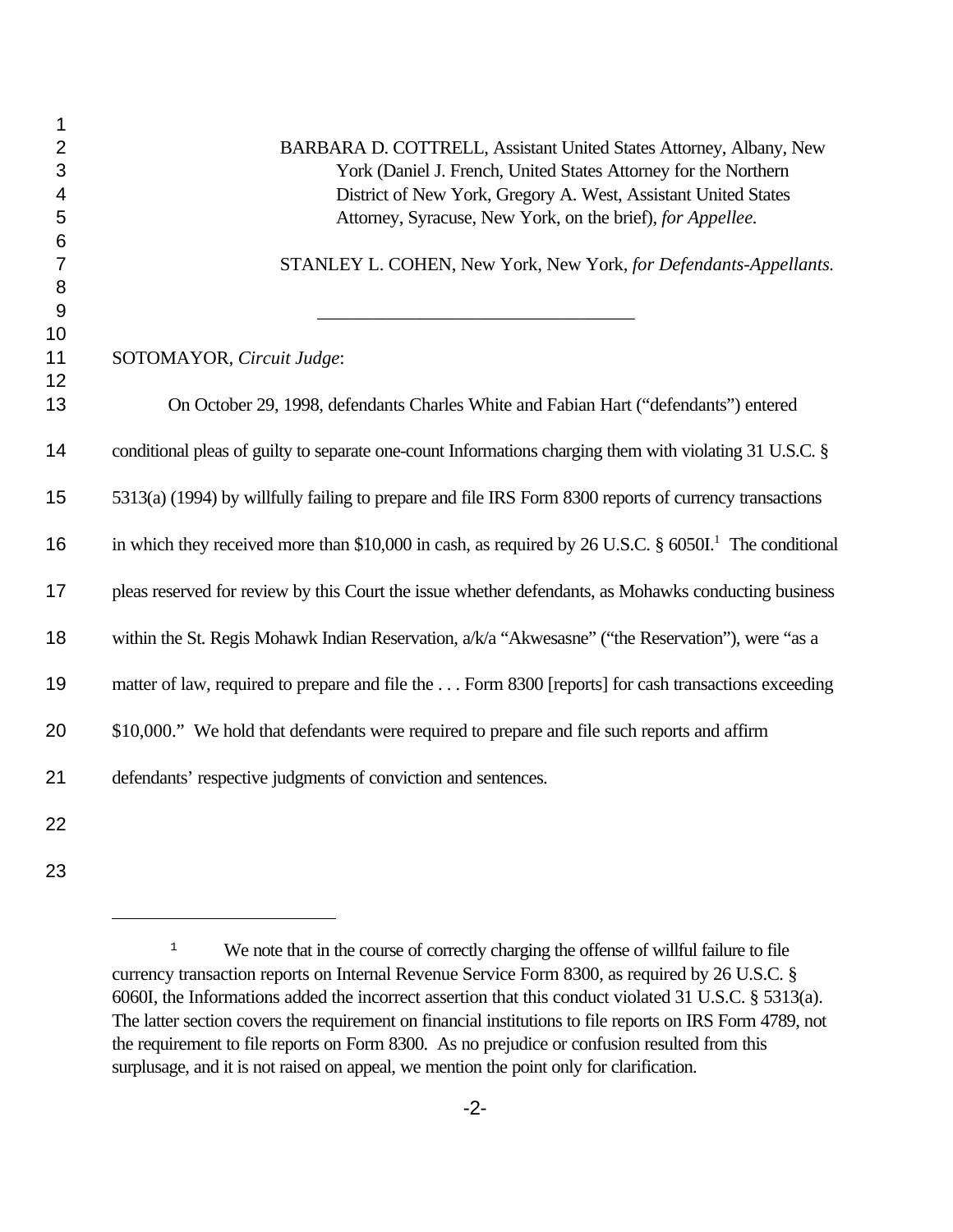## **BACKGROUND**

| $\overline{2}$ | On June 20, 1997, Hart and White (along with 19 others) were indicted in the United States                |
|----------------|-----------------------------------------------------------------------------------------------------------|
| $\mathfrak{B}$ | District Court for the Northern District of New York on charges of conspiracy, money laundering, and      |
| 4              | racketeering, based on their roles in a scheme to smuggle significant amounts of alcohol and tobacco      |
| 5              | from the United States into Canada through the Reservation, which straddles the border between the        |
| 6              | two nations. A superceding indictment containing essentially the same charges was filed on July 10,       |
| $\overline{7}$ | 1997. Several defendants, including Hart and White, moved the district court to dismiss the               |
| 8              | superceding indictment on April 20, 1998. The district court denied the motion on October 7, 1998.        |
| 9              | On October 29, 1998, Hart and White waived their right to an indictment and separate one-                 |
| 10             | count Informations against them were filed with the district court. The Informations charged Hart and     |
| 11             | White with willfully violating Section 6050I by failing to prepare and file Form 8300 reports of currency |
| 12             | transactions in which they received cash payments in excess of \$10,000. During the plea proceedings,     |
| 13             | Hart and White each moved the district court to dismiss their Informations, claiming that they were not   |
| 14             | required to file Form 8300 reports for transactions conducted exclusively within the Reservation. The     |
| 15             | district court denied these motions.                                                                      |
| 16             | Hart and White then entered conditional pleas of guilty, pursuant to Rule $11(a)(2)$ of the               |
| 17             | Federal Rules of Criminal Procedure, to their Informations.                                               |
| 18             |                                                                                                           |
| 19             | In their respective plea agreements, Hart and White acknowledged that between January 1, 1991 and         |
| 20             | June 20, 1997, they each operated separate wholesale warehouses — located within the portion of the       |
| 21             | Reservation that is within the borders of the United States - where they sold large quantities of         |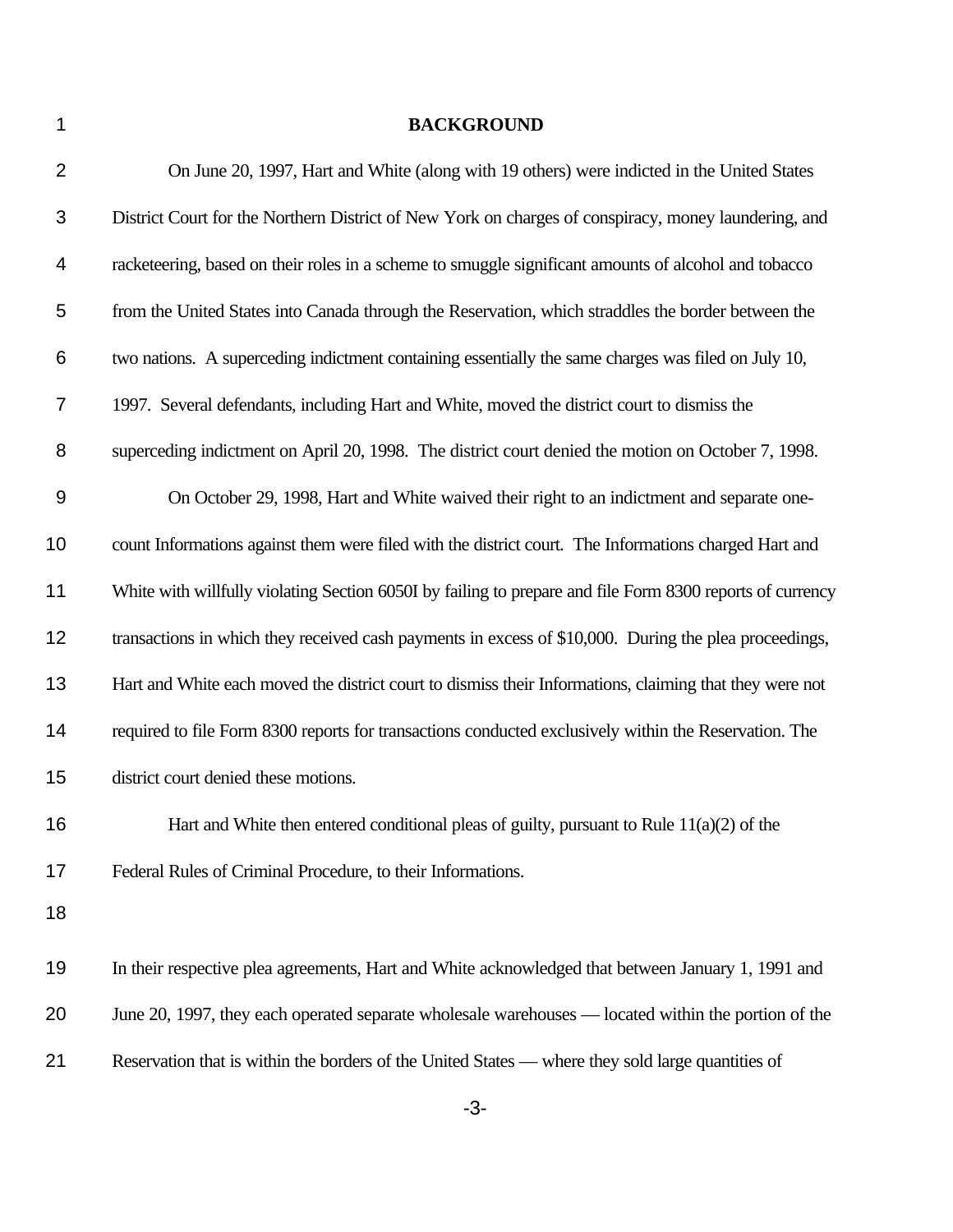| 1              | cigarettes and liquor. Furthermore, Hart and White admitted that they knew that United States law     |
|----------------|-------------------------------------------------------------------------------------------------------|
| $\overline{2}$ | provides that cash transactions involving more than \$10,000 must be reported to the IRS, yet on      |
| 3              | numerous occasions during the aforementioned period of warehouse operation, they accepted such        |
| 4              | cash payments                                                                                         |
| 5              |                                                                                                       |
| 6              | and willfully failed to prepare and file Form 8300 reports of these transactions. The pleas were      |
| 7              | conditional in that they reserved for review by this Court the issue whether, as Mohawks residing and |
| 8              | conducting business within the Reservation, defendants were required to prepare and file Form 8300    |
| 9              | reports.                                                                                              |
| 10             | On December 28, 1999, Hart was sentenced to fifteen (15) months imprisonment, ordered to              |
| 11             | forfeit certain assets, and fined \$10,000. White was sentenced to five (5) months imprisonment,      |
| 12             | ordered to forfeit certain assets, and fined \$6,000. Both Hart and White were released from custody  |
| 13             | pending the outcome of this appeal.                                                                   |
| 14             |                                                                                                       |
| 15             | <b>DISCUSSION</b>                                                                                     |
| 16             | <b>I. Subject Matter Jurisdiction</b>                                                                 |
| 17             | We review questions of subject matter jurisdiction de novo. See Dew v. United States, 192             |
| 18             | F.3d 366, 371 (2d Cir. 1999).                                                                         |
| 19             | With certain exceptions to be discussed below, federal laws of general applicability are              |

-4-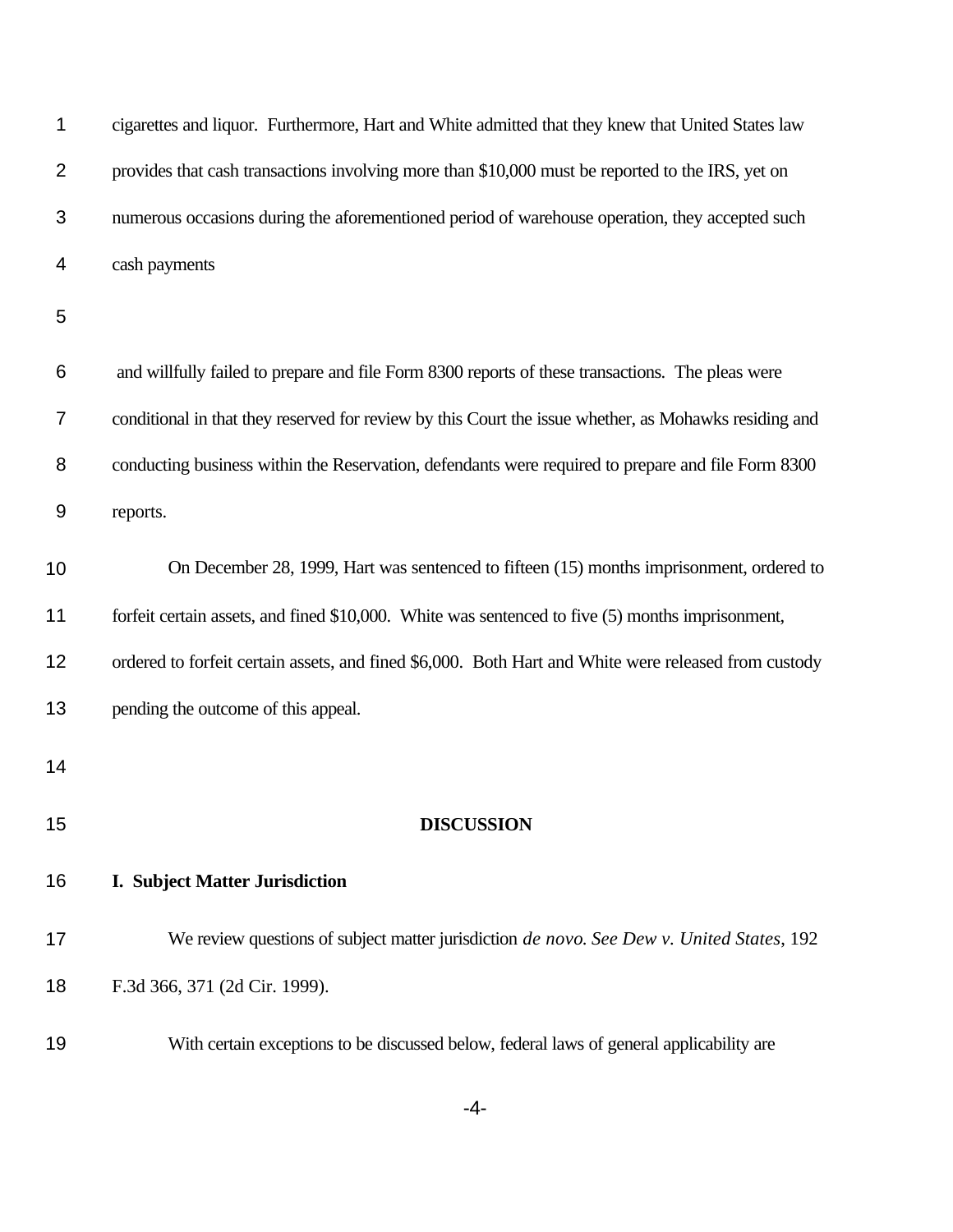| 1                                                  | presumed to apply to American Indians, regardless of whether they reside on or off a reservation. See                                                                                                                                                                                                                                                                                                                                                                                                                                                                                                                                                                                               |
|----------------------------------------------------|-----------------------------------------------------------------------------------------------------------------------------------------------------------------------------------------------------------------------------------------------------------------------------------------------------------------------------------------------------------------------------------------------------------------------------------------------------------------------------------------------------------------------------------------------------------------------------------------------------------------------------------------------------------------------------------------------------|
| $\overline{2}$                                     | Reich v. Mashantucket Sand & Gravel, 95 F.3d 174, 177 (2d Cir. 1996). Thus, for example, it is                                                                                                                                                                                                                                                                                                                                                                                                                                                                                                                                                                                                      |
| 3                                                  | well settled that American Indians are subject to the federal income tax. See Squire v. Capoeman,                                                                                                                                                                                                                                                                                                                                                                                                                                                                                                                                                                                                   |
| 4                                                  | 351 U.S. 1, 6 (1956) ("Indians are citizens and in ordinary affairs of life, not governed by treaties                                                                                                                                                                                                                                                                                                                                                                                                                                                                                                                                                                                               |
| 5                                                  | or remedial legislation, they are subject to the payment of income taxes as are other citizens.").                                                                                                                                                                                                                                                                                                                                                                                                                                                                                                                                                                                                  |
| 6                                                  | Defendants maintain that they were not required to file Form 8300 reports because their cash                                                                                                                                                                                                                                                                                                                                                                                                                                                                                                                                                                                                        |
| $\overline{7}$                                     | transactions fell under one of the four exceptions to the reporting requirement that are specified in                                                                                                                                                                                                                                                                                                                                                                                                                                                                                                                                                                                               |
| 8                                                  | subsection (d) of $26$ C.F.R. § 1.6050I-1, specifically, subsection (d)(4), which is entitled, "Receipt is                                                                                                                                                                                                                                                                                                                                                                                                                                                                                                                                                                                          |
| 9                                                  | made with respect to a foreign cash transaction." Subsection (d)(4)(ii) defines this as the "foreign                                                                                                                                                                                                                                                                                                                                                                                                                                                                                                                                                                                                |
| 10                                                 | transaction exception." The exception provides as follows:                                                                                                                                                                                                                                                                                                                                                                                                                                                                                                                                                                                                                                          |
| 11<br>12<br>13<br>14<br>15<br>16<br>17<br>18<br>19 | Generally, there is no requirement to report with respect to a cash transaction if the<br>entire transaction occurs outside the United States (the fifty states and the District of<br>Columbia). An entire transaction consists of both the transaction and the receipt of<br>cash by the recipient. If, however, any part of an entire transaction occurs in the<br>Commonwealth of Puerto Rico or a possession or territory of the United States and the<br>recipient of cash in that transaction is subject to the general jurisdiction of the Internal<br>Revenue Service under title 26 of the United States Code, the recipient is required to<br>report the transaction under this section. |
| 20                                                 | 26 C.F.R. § 1.6050I-1(d)(4)(i). <sup>2</sup> Defendants contend that because (1) the transactions for which they                                                                                                                                                                                                                                                                                                                                                                                                                                                                                                                                                                                    |
| 21                                                 | were prosecuted "remained exclusively within the boundary of the St. Regis Mohawk Indian                                                                                                                                                                                                                                                                                                                                                                                                                                                                                                                                                                                                            |
| 22                                                 | Reservation," and (2) the Reservation "is [neither] a state [nor] Washington D.C., nor a                                                                                                                                                                                                                                                                                                                                                                                                                                                                                                                                                                                                            |

<sup>&</sup>lt;sup>2</sup> This exception derives from 26 U.S.C. § 6050I(c)(2), which provides that "[e]xcept to the extent provided in regulations prescribed by the Secretary, [the reporting requirement of Section 6050I(a)] shall not apply to any transaction if the entire transaction occurs outside the United States."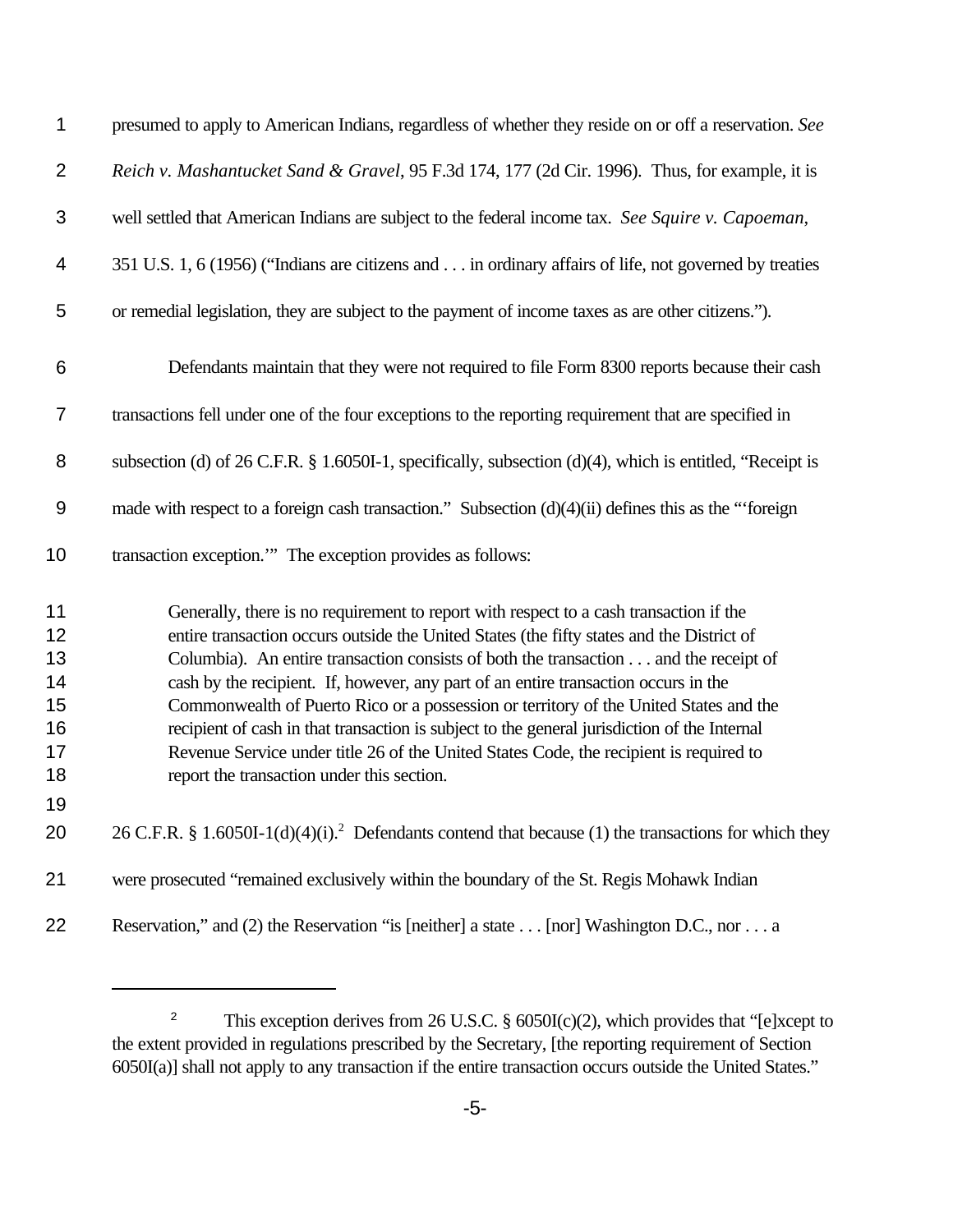territory or possession of the United States," the transactions in question qualified for the "foreign transaction exception."

| 3              | This argument rests on a fundamental misreading of Section 1.6050I-1(d)(4). Section 1.6050I-                     |
|----------------|------------------------------------------------------------------------------------------------------------------|
| 4              | $1(d)(4)$ exempts from the reporting requirement transactions that take place completely "outside the            |
| 5              | United States" in foreign places. The fifty states and the District of Columbia are obviously part of the        |
| 6              | United States. So too are Puerto Rico and the possessions and territories of the United States. Hence,           |
| $\overline{7}$ | the question is not whether an American Indian reservation is one of the fifty states, the District of           |
| 8              | Columbia, Puerto Rico, or a possession or territory of the United States, but whether an American                |
| 9              | Indian reservation is <i>located</i> "outside the United States." It is well settled that American Indian        |
| 10             | reservations have been "incorporat[ed] within the territory of the United States," United States v.              |
| 11             | Wheeler, 435 U.S. 313, 323 (1978), and thus are not foreign territory, see Washington v.                         |
| 12             | Confederated Tribes of the Colville Indian Reservation, 447 U.S. 134, 165 (1980) (Brennan, J.,                   |
| 13             | concurring in part, dissenting in part) ("While they are sovereign for some purposes, it is now clear that       |
| 14             | Indian reservations do not partake of the full territorial sovereignty of States or foreign countries.");        |
| 15             | United States v. Wadena, 152 F.3d 831, 847 (8th Cir. 1998), cert. denied, 526 U.S. 1050 (1999);                  |
| 16             | ("[T]ribal governments are dependent sovereigns - not independent foreign ones."); White v.                      |
| 17             | Califano, 437 F. Supp. 543, 547 (D.S.D. 1977) ("The Indian tribes have vestiges of sovereignty                   |
| 18             | which must be guarded carefully, but reservations are not analogous to foreign states."), $\alpha f f d$ , 581   |
| 19             | F.2d 697 (8 <sup>th</sup> Cir. 1978). Because American Indian reservations are not outside the United States, we |
| 20             | hold that such reservations — more specifically, the portions of such reservations located within the            |

-6-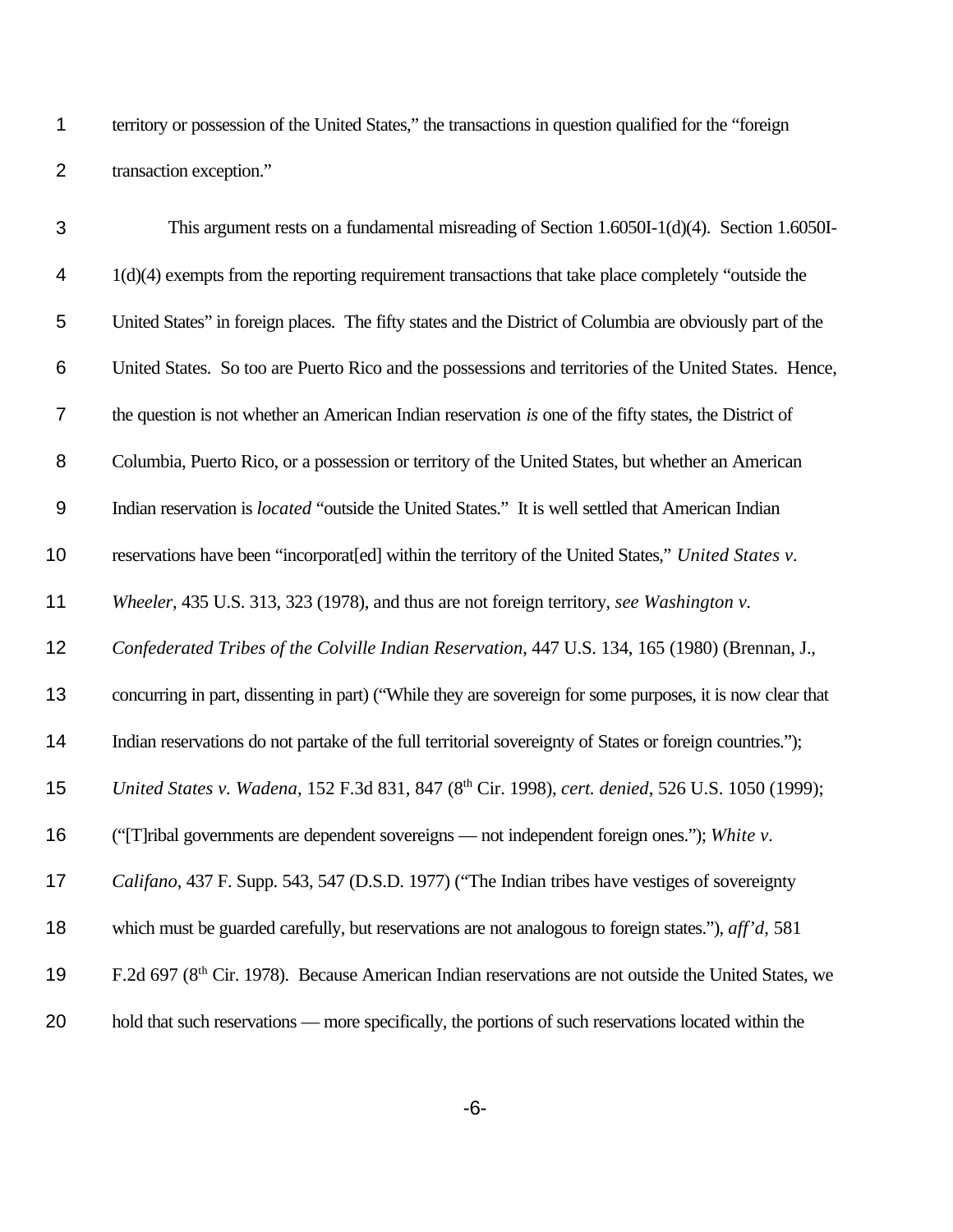| 1                                | territorial boundaries of the United States — are not exempted from Section 6050I's reporting                                                                                                                                                                                                                                                                                                                                                                                                       |
|----------------------------------|-----------------------------------------------------------------------------------------------------------------------------------------------------------------------------------------------------------------------------------------------------------------------------------------------------------------------------------------------------------------------------------------------------------------------------------------------------------------------------------------------------|
| $\overline{2}$                   | requirement by the "foreign transaction exception" of Section 1.6050I-1(d)(4). Cf. Cross v.                                                                                                                                                                                                                                                                                                                                                                                                         |
| $\mathfrak{B}$                   | Commissioner of Internal Revenue, 98 T.C. 613, 615 (1992) (rejecting American Indian taxpayer's                                                                                                                                                                                                                                                                                                                                                                                                     |
| 4                                | reliance on 26 U.S.C. § 6213(a), which grants "person[s] outside the United States" additional time to                                                                                                                                                                                                                                                                                                                                                                                              |
| 5                                | appeal a notice of deficiency, on ground that his "reservation is unquestionably physically located wholly                                                                                                                                                                                                                                                                                                                                                                                          |
| 6                                | inside the boundaries of Washington State and thus the United States").                                                                                                                                                                                                                                                                                                                                                                                                                             |
| $\overline{7}$                   | This holding is reinforced by application to Section 6050I of this Court's test for determining                                                                                                                                                                                                                                                                                                                                                                                                     |
| 8                                | whether a federal statute of general applicability applies to American Indians. <sup>3</sup> In Reich $v$ .                                                                                                                                                                                                                                                                                                                                                                                         |
| $\boldsymbol{9}$                 | Mashantucket Sand & Gravel, this Court adopted the Ninth Circuit's test for determining whether "a                                                                                                                                                                                                                                                                                                                                                                                                  |
| 10                               | general statute in terms applying to all persons includes Indians and their property interests." 95 F.3d                                                                                                                                                                                                                                                                                                                                                                                            |
| 11                               | 174, 177 (2d Cir. 1996) (internal quotation marks omitted). Under this approach,                                                                                                                                                                                                                                                                                                                                                                                                                    |
| 12<br>13<br>14<br>15<br>16<br>17 | [a] federal statute of general applicability that is silent on the issue of applicability to<br>Indian tribes will apply to them [unless]: (1) the law touches "exclusive rights of<br>self-governance in purely intramural matters"; (2) the application of the law to the tribe<br>would "abrogate rights guaranteed by Indian treaties"; or (3) there is proof "by<br>legislative history or some other means that Congress intended [the law] not to apply to<br>Indians on their reservations. |
| 18<br>19                         | Id. (quoting Donovan v. Coeur d'Alene Tribal Farm, 751 F.2d 1113, 1116 (9th Cir. 1985)) (third                                                                                                                                                                                                                                                                                                                                                                                                      |
| 20                               | brackets in original).                                                                                                                                                                                                                                                                                                                                                                                                                                                                              |
| 21                               | Applying this test to Section 6050I, the first question is whether the statute "touches exclusive                                                                                                                                                                                                                                                                                                                                                                                                   |

<sup>&</sup>lt;sup>3</sup> Section 6050I(a) is a statue of general applicability because it applies by its terms to "[a]ny person."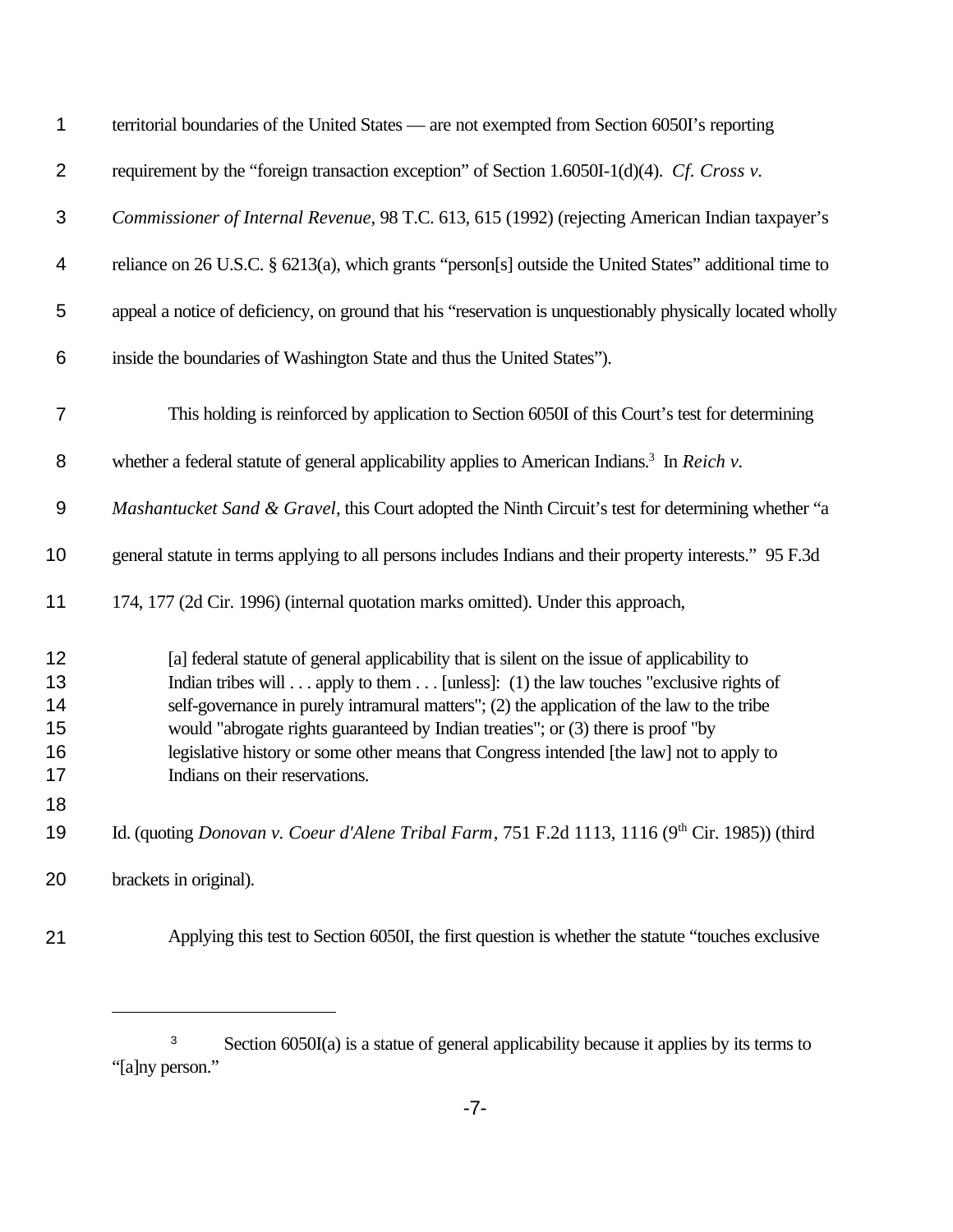| 1     | rights of self-governance in purely intramural matters." "Purely intramural matters' generally involve          |
|-------|-----------------------------------------------------------------------------------------------------------------|
| 2     | matters such as tribal membership, inheritance rules, and domestic relations." Reich, 95 F.3d at 179.           |
| 3     | Defendants do not argue, let alone establish, for example, that application of Section 6050I to Indians         |
| 4     | "threatens [a] [t] ribe's ability to govern" tribal membership, tribal inheritance, and/or tribal domestic      |
| 5     | relations. <i>Id.</i> (internal quotation marks omitted). Second, defendants fail to establish that the statute |
| 6     | would "abrogate rights guaranteed by Indian treaties." Finally, the legislative history of Section 6050I is     |
| 7     | devoid of any indication that Congress intended that it not apply to Indians, whether on or off the             |
| 8     | reservation. See H.R. Rep. No. 98-432 (1984); H.R. Conf. Rep. No. 98-861 (1984). As defendants                  |
| $9\,$ | have failed to establish that Section 6050I falls within any of the three Reich exceptions, it follows that     |
| 10    | Section 6050I is applicable to defendants. <sup>4</sup>                                                         |
|       |                                                                                                                 |

11 In sum, we hold that, even assuming that the transactions for which defendants were prosecuted

<sup>&</sup>lt;sup>4</sup> We note that, in *United States v. Markiewicz*, this Court held that criminal statues concerning (i) Indian-on-Indian offenses occurring on Indian reservations, and (ii) offenses other than the 13 offenses enumerated in the Indian Major Crimes Act, 18 U.S.C. § 1153, apply to Indians, provided that the offenses are ones "'as to which there is an independent federal interest to be protected.'" 978 F.2d 786, 800 (2d Cir. 1992) (quoting *United States v. Wheeler*, 435 U.S. 313, 331 n.32 (1978)). Defendants appear to refer to this test when they contend that the transactions for which they were prosecuted "were exclusively between and among Indians on Indian land." This contention, however, is insufficient to require application of the *Markiewicz* test. Defendants were not prosecuted for engaging in business transactions with other Indians. Indeed, they were not prosecuted for *any* Indian-on-Indian offense. The only possible victim of a violation of Section 6050I is the United States itself.

Furthermore, even if it were appropriate to apply the *Markiewicz* test to this case, such application would yield the result that these statutes were applicable to defendants' conduct on the ground that they protect independent federal interests, namely, the federal government's interest in discouraging money laundering and collecting tax revenues. *See Bickham Lincoln-Mercury Inc. v. United States*, 168 F.3d 790, 793 (5<sup>th</sup> Cir. 1999) ("The purpose of [Section 6050I's] reporting requirement is to detect money laundering schemes.").